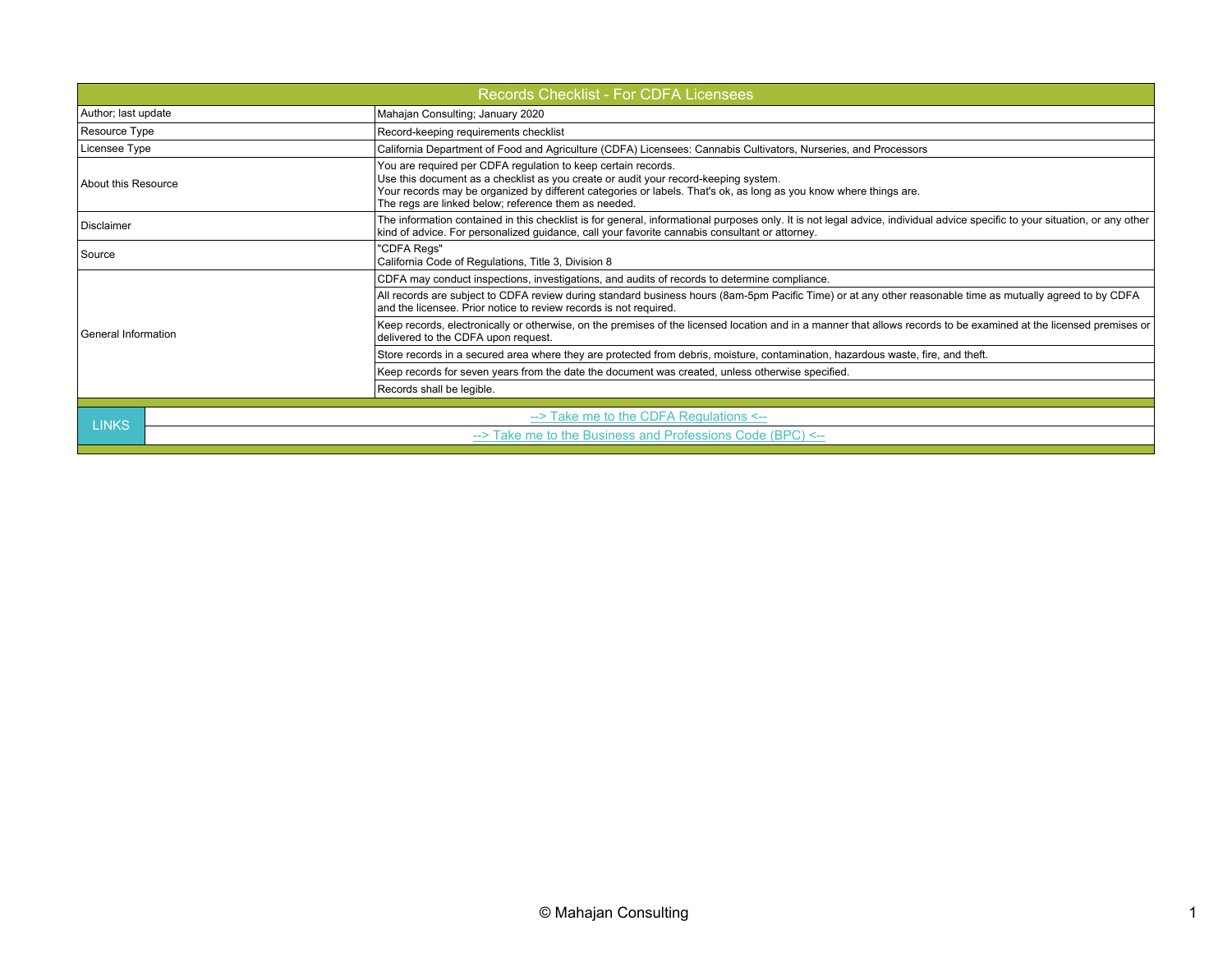| <b>List of Required Records</b> |                                           |                     |                                                                                                                                                                                                                                                                                                                                                                                                                                                                                                                            |                                                                                                                                                                                                                                                                                         |  |  |  |
|---------------------------------|-------------------------------------------|---------------------|----------------------------------------------------------------------------------------------------------------------------------------------------------------------------------------------------------------------------------------------------------------------------------------------------------------------------------------------------------------------------------------------------------------------------------------------------------------------------------------------------------------------------|-----------------------------------------------------------------------------------------------------------------------------------------------------------------------------------------------------------------------------------------------------------------------------------------|--|--|--|
| #                               | <b>Short Description</b>                  | $\overline{\smile}$ | <b>Detail</b>                                                                                                                                                                                                                                                                                                                                                                                                                                                                                                              | <b>CDFA Regs</b><br>Section(s)<br>(unless otherwise<br>noted)                                                                                                                                                                                                                           |  |  |  |
| $\mathbf{1}$                    |                                           |                     | CDFA issued state license(s). Display the valid license prominently on the licensed premises.                                                                                                                                                                                                                                                                                                                                                                                                                              | 8400, 8304,<br>8305, 8306,<br>8307                                                                                                                                                                                                                                                      |  |  |  |
| 2                               |                                           |                     | All permits, licenses, and other authorizations to conduct the licensee's commercial cannabis activity.                                                                                                                                                                                                                                                                                                                                                                                                                    |                                                                                                                                                                                                                                                                                         |  |  |  |
| 3                               | Business, Financial, and Legal<br>Records |                     | Cultivation plan.                                                                                                                                                                                                                                                                                                                                                                                                                                                                                                          |                                                                                                                                                                                                                                                                                         |  |  |  |
| 4                               |                                           | Г                   | All records evidencing compliance with the environmental protection measures pursuant to CDFA Regs Sections 8304, 8305, 8306, and<br>8307.                                                                                                                                                                                                                                                                                                                                                                                 |                                                                                                                                                                                                                                                                                         |  |  |  |
| 5                               |                                           | Г                   | Financial records related to the commercial cannabis activity, including bank statements and tax records.                                                                                                                                                                                                                                                                                                                                                                                                                  |                                                                                                                                                                                                                                                                                         |  |  |  |
| 6                               |                                           |                     | Contracts.                                                                                                                                                                                                                                                                                                                                                                                                                                                                                                                 |                                                                                                                                                                                                                                                                                         |  |  |  |
| $\overline{7}$                  |                                           | П                   | Purchase orders.                                                                                                                                                                                                                                                                                                                                                                                                                                                                                                           |                                                                                                                                                                                                                                                                                         |  |  |  |
| 8                               |                                           |                     | Other records or documentation required to be kept pursuant to applicable statutes or regulations.                                                                                                                                                                                                                                                                                                                                                                                                                         |                                                                                                                                                                                                                                                                                         |  |  |  |
| 9                               |                                           |                     | Things submitted to, and/or received from, state and local authorities. (Recommended)                                                                                                                                                                                                                                                                                                                                                                                                                                      |                                                                                                                                                                                                                                                                                         |  |  |  |
| 10                              |                                           |                     | Other correspondence with state and local authorities, including emails, phone call notes, notes related to inspections, etc.<br>(Recommended)                                                                                                                                                                                                                                                                                                                                                                             |                                                                                                                                                                                                                                                                                         |  |  |  |
| 11                              |                                           |                     | A log and notes to keep track of inspections conducted by state and local authorities. (Recommended)                                                                                                                                                                                                                                                                                                                                                                                                                       | 8500                                                                                                                                                                                                                                                                                    |  |  |  |
| 12                              | Sales & Transfers                         | E                   | Prepare a sales invoice or receipt for every sale or transfer of cannabis or non manufactured cannabis product to another licensee.<br>These may be retained electronically but must be readily accessible for examination by CDFA, other state licensing authorities, any state<br>or local law enforcement authority, and the California Department of Tax and Fee Administration.<br>See BPC Section 26161 and CDFA Regs Section 8401 for the list of information that must be included on sales invoices and receipts. | 8401<br>BPC 26161                                                                                                                                                                                                                                                                       |  |  |  |
| 13                              | <b>Inventory Control</b>                  | Е                   | All UIDs assigned to product in inventory and all unassigned UIDs. UIDs associated with product that has been retired from the track-<br>and-trace system must be retained for six (6) months after the date the tags were retired.                                                                                                                                                                                                                                                                                        | 8400                                                                                                                                                                                                                                                                                    |  |  |  |
| 14                              |                                           | □                   | Use the track-and-trace system for all inventory tracking activities at a licensed premises, including, reconciling all on-premises and in-<br>transit cannabis or non manufactured cannabis products inventories at least once every thirty (30) calendar days. Retain associated<br>records.                                                                                                                                                                                                                             | 8406                                                                                                                                                                                                                                                                                    |  |  |  |
| 15                              | Track and Trace System Records            |                     | Use the track-and-trace system for recording all applicable commercial cannabis activities, including the disposition of immature and<br>mature plants, non manufactured cannabis products on the licensed premises, any transfers associated with commercial cannabis<br>activity between licensees, and cannabis waste. Keep all supporting documentation for data or information entered into the track-and-<br>trace system.                                                                                           | 8402, 8405                                                                                                                                                                                                                                                                              |  |  |  |
| 16                              |                                           |                     | If you lose access to the track-and-trace system for any reason, prepare and maintain comprehensive records detailing all required<br>inventory tracking activities conducted during the loss of access. Once connection is restored, follow steps in Section 8402(e).                                                                                                                                                                                                                                                     |                                                                                                                                                                                                                                                                                         |  |  |  |
| 17                              |                                           |                     | Maintain an accurate and complete list of all track-and-trace system users and update the list immediately when changes occur.                                                                                                                                                                                                                                                                                                                                                                                             |                                                                                                                                                                                                                                                                                         |  |  |  |
| 18                              | <b>Waste Records</b>                      | П                   | Maintain accurate and comprehensive records associated with composting or disposal of cannabis waste.                                                                                                                                                                                                                                                                                                                                                                                                                      | 8308, 8400,<br>8402                                                                                                                                                                                                                                                                     |  |  |  |
| 19                              |                                           | Г                   | If waste is collected by a third party:<br>(1) Maintain and make available to CDFA upon request the business name, address, contact person, and contact phone number of the<br>entity hauling the waste; and<br>(2) Obtain documentation from the entity hauling the waste that evidences subscription to a waste collection service.                                                                                                                                                                                      | 8308                                                                                                                                                                                                                                                                                    |  |  |  |
| 20                              |                                           |                     | If self-hauling:<br>For each delivery of cannabis waste, keep a copy of a certified weight ticket or receipt from the solid waste facility.                                                                                                                                                                                                                                                                                                                                                                                | 8308                                                                                                                                                                                                                                                                                    |  |  |  |
| 21                              | <b>Batch Testing Results</b>              |                     | Keep a copy of the Certificate of Analysis (COA) for each harvest batch after regulatory testing is complete (recommended).                                                                                                                                                                                                                                                                                                                                                                                                | 8211                                                                                                                                                                                                                                                                                    |  |  |  |
| 22                              | Personnel & Training Records              | Е                   | Personnel records, including each employee's full name, social security number or individual taxpayer identification number, date of<br>employment, and, if applicable, date of termination.                                                                                                                                                                                                                                                                                                                               | 8400                                                                                                                                                                                                                                                                                    |  |  |  |
| 23                              |                                           |                     |                                                                                                                                                                                                                                                                                                                                                                                                                                                                                                                            | Records related to employee training for the track-and-trace system or other regulatory requirements. Records shall include, but are not<br>limited to, the date(s) training occurred, description of the training provided, and the names of the employees that received the training. |  |  |  |